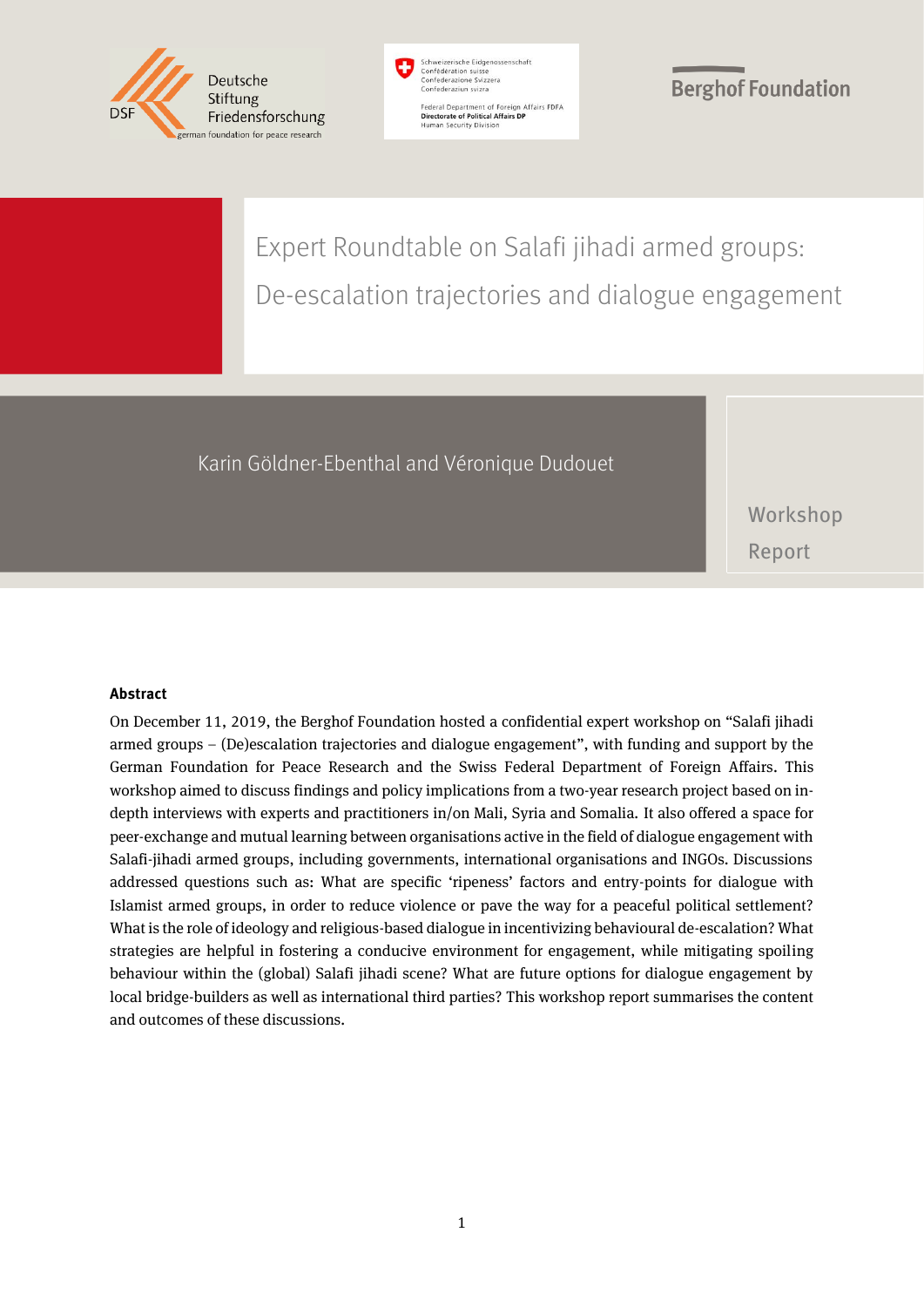## 1 Background and objective of the expert roundtable

On the occasion of launching the research report "*[Salafi jihadi armed groups](https://www.berghof-foundation.org/fileadmin/user_upload/BF_Dialogue_with_Salafi_jihadi_armed_groups_V1.1.pdf) – de-escalation trajectories [and dialogue engagement](https://www.berghof-foundation.org/fileadmin/user_upload/BF_Dialogue_with_Salafi_jihadi_armed_groups_V1.1.pdf)*" on December 11, 2019, the Berghof Foundation conducted an expert roundtable with selected experts and practitioners from governments, international organisations, academia and NGOs to discuss and advance the conversation on the findings of the report and beyond.

Although conflicts with Salafi jihadi armed groups (SJAGs) have been predominantly addressed through military strategies so far, recent policy debates in Mali, Somalia or Syria indicate a growing policy interest in exploring dialogue options in order to decrease violence or to pave the way for a negotiated way out. Yet, dialogue engagement with SJAGs is politically sensitive, difficult to initiate and – given most groups' classification as 'terrorist organisations' – legally problematic. Accordingly, there is not much space to discuss openly and constructively when and how to seek out dialogue with SJAGs, how to mitigate security, strategic and legal challenges, and how to incentivise soft-power engagement strategies with civil society 'bridge-builders', governments and international actors. The expert roundtable offered a confidential safe space for discussions and exchange among practitioners, diplomats and experts. This report presents the main highlights and open questions raised in the four sessions that structured the workshop.

### 2 Ripeness for conflict de-escalation

The first session aimed to identify how government actors analyse and assess the dynamics of armed conflicts and their 'ripeness' for a possible peaceful/negotiated resolution. Participants discussed the factors of ripeness for armed conflicts with non-state armed groups in general, and examined whether these also apply to Salafi-jihadi armed groups – both in terms of the internal dynamics of these groups, and the external factors influencing conflict dynamics.

The discussion was initiated by a brief presentation on a model assessing negotiation ripeness according to four main criteria: **political will** on both (SJAG/government) sides for a solution; authority and **legitimacy** of the leadership to enter into negotiations; competence and **capacity** to uphold negotiations; and **support from external actors** for a negotiated settlement. In a context such as **Somalia**, leadership behaviour on both sides of the conflict between al-Shabaab and the national government does not seem to be conducive to dialogue, at least in the short term. Political will to find a political solution is lacking on both sides, while the respective parties lack either the necessary authority or capacity for negotiations. Moreover, both parties seem to believe that the other side is not ready to talk, hence rejecting the responsibility on their opponents for failing to consider a negotiated way out. Even if external players increase their interest and support for a peace process, the conflict will only become ripe for a successful negotiation when local actors will decisively step forward to lead the process.

A second input presented a game theory-based matrix that determines ripeness for 'symmetric or asymmetric peace' through an assessment of the conflict parties' **perception of strength** in relation to each other. According to William Zartman's ripeness theory, negotiation is considered more likely when both conflict parties are locked in a 'mutually hurting stalemate'. Beyond power parity, though, if either party perceives their strategic strength to be weakening, 'one-sided ripeness' for dialogue might rise as this party will more likely strive to settle the conflict via negotiations where it cannot do so on the battlefield. In such cases, the talking will start while fighting is ongoing, and dialogue will help prepare the ground towards formal negotiations. The budding peace process in **Afghanistan** shows that there is no need to wait for a mutually-hurting stalemate to initiate dialogue with armed groups.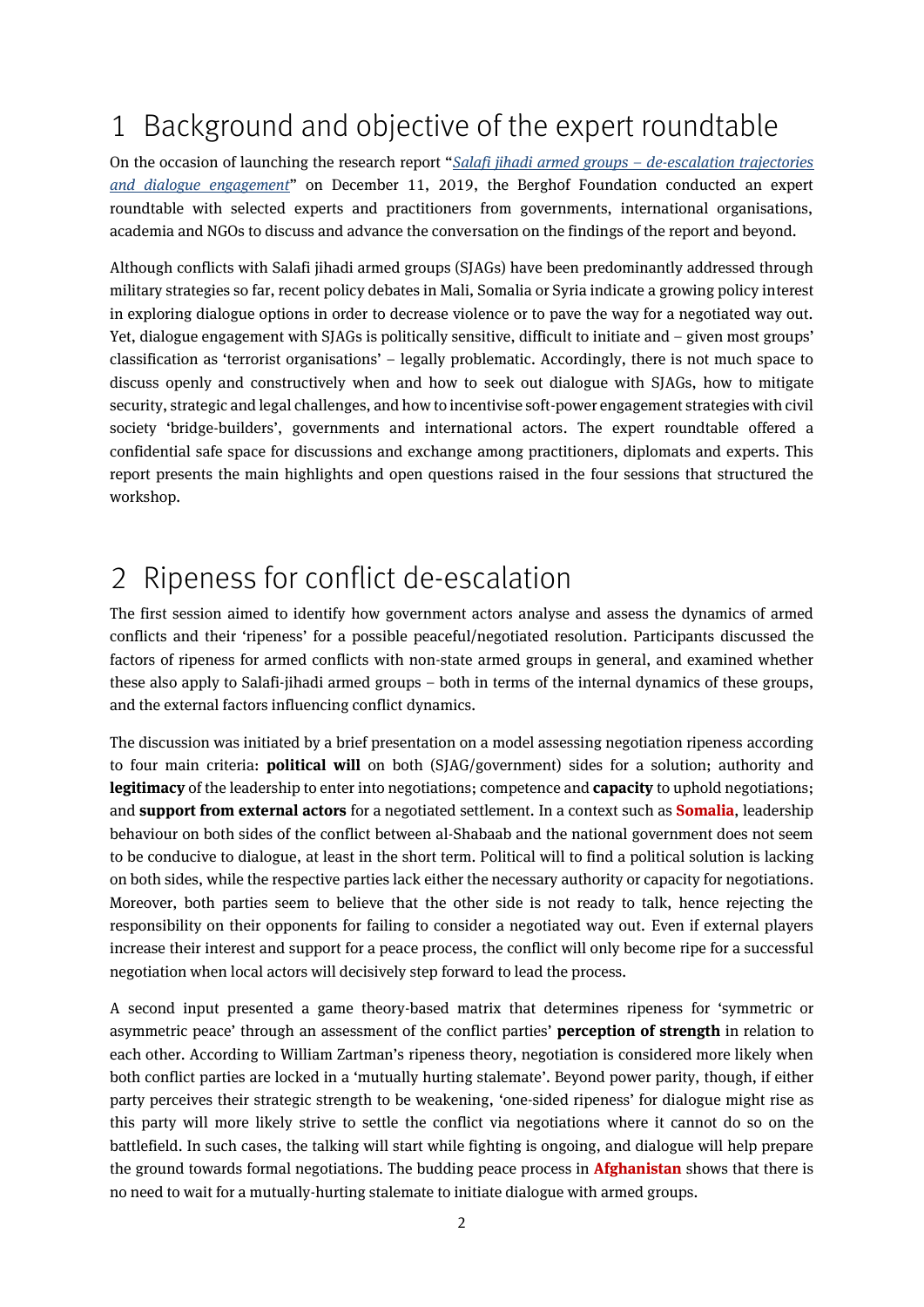In the subsequent discussions, participants highlighted the difficulty of assessing the group's perception of strength merely through military power, since one must also take into account psychological and political factors that can influence perceptions of strength on both sides. For instance, the level of legitimacy of the group, or various forms of international intervention, could affect leaders' perception of strength or weakness. Anti-terror legislations in place also affect perceptions of ripeness, as they place additional constraints on dialogue. In fact, the Taliban in **Afghanistan**was deliberately not designated by the US as a Foreign Terrorist Organization, in order to facilitate future negotiation options. According to one participant, one major distinction of SJAGs in comparison with secular armed groups, which strongly affects negotiation ripeness, is their **ideological positioning on human rights**. Indeed, it is deemed extremely difficult for (local or foreign) governments to convince their political leaders and citizens to support dialogue with SJAGs who commit mass atrocities and uphold illiberal agendas on women or minority rights – which decreases their political will to give dialogue a chance.

# 3 Entry points for dialogue and the role of local bridgebuilders

The second session focused on entry points for dialogue with SJAGs, by exploring which third-party actors are best placed to engage in dialogue, how they may access these groups, and in particular, if religious dialogue can serve as an effective entry-point for violence reduction or a negotiated political settlement.

Participants highlighted the central role played by individuals with close ties and trusted relationships with SJAGs in facilitating dialogue spaces and making initial contacts, which can then be nurtured for direct engagement with/by the state. Some of these actors arise from the local social structures of the conflict context, such as **representatives from clan or tribes**. Individualswith a professional connection to SJAGs can also act as effective entry points if they have a track record of credibility and trust in their past interactionswith them. These include **journalists**with solid knowledge of these group, their thinking and a record of fair reporting and constructive analysis; independent **lawyers** who have defended detained group members in the past; **business professionals** with a past history of economic interaction with the groups; and local **humanitarian actors**, especially those conducting faith-based charity work. 'Credible' (i.e. respected) **Islamic scholars** can also capitalise on their religious knowledge and commitment to serve as bridge-builders with SJAGs. In addition, **CSOs facilitating inter-community dialogue** around local resource-based or ethnic-based disputes can serve as entry points for engagement with these groups, as was seen in central **Mali** in recent years. The role of **proxies or former members** was also evoked in the context of Mali, where the former political front of a major SJAG (Ansar Dine) moved away from violence and became a signatory group to the 2015 Algiers peace accord. International mediators have made use of this splinter group as an entry-point for indirect access to non-signatory SJAGs. However, another participant noted the risks of initiating dialogue with actors on the periphery of SJAGs, as there is a tendency for the most accessible members to be those with least influence on the top leadership.

The session also gave rise to lively discussions on the role of **religious dialogue as an entry point for political engagement**. According to one practitioner, experience from the **Sahel** shows that faith-based encounters with clerics close to SJAGs – or online debates between respected religious figures and JSAG leaders – may help to open discussions and bring up important issues for internal debate within the armed group, even if they do not necessarily lead to violence de-escalation. They can also foster debates between armed groups on the laws of war and the legitimacy of armed jihad, eventually encouraging behavioural restraint or de-escalation. Another participant challenged the usefulness of the religious angle in **Syria**.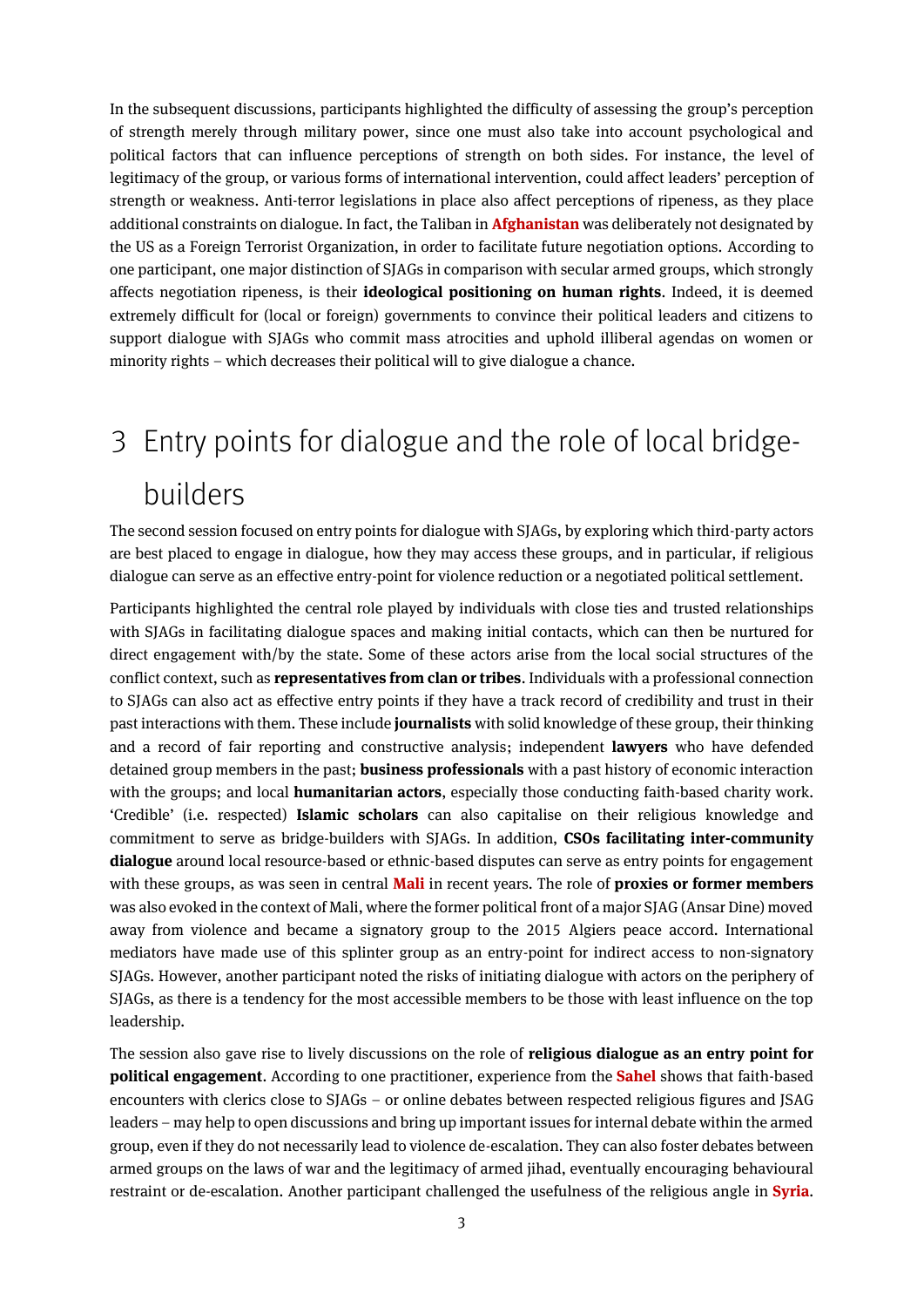Accordingly, religious leaders are not necessarily reliable entry point to SJAGs active in the Syrian civil war, due to the fluctuating relevance of individual religious figures within these organisations, and hence their position and internal legitimacy change constantly.

Several participants provided examples of positive experience with local 'tacit understandings' such as **informal ceasefires** with SJAGs in **Syria** and **Somalia**, initiated through grassroots connections between mid-level commanders and religious or secular authorities (e.g. sheikhs, ulama or city councils). These forms of local engagement or deal-making are rarely political in nature, they rather focus on humanitarian or governance issues such as access, circulation of goods and persons, or border control. Although they create useful precedents and demonstrate the willingness and capacity of SJAGs to abide by their commitments, these examples do not guarantee that dialogue can 'move up' in the hierarchy or closer to the centre of power, or that formal negotiations are even on the horizon. In fact, in **Mali**, when statesanctioned negotiators reach out to local SJAG commanders to explore dialogue opportunities, these do not feel they have the legitimacy to talk to them and direct them instead to the central leadership.

Finally, a participant pointed out the role of **SJAGs themselves as potential bridge-builders** or mediators with other armed groups: in a setting with a multitude of (Salafi-jihadi) armed groups such as **Syria**, these have shown the capacity and willingness to act as third party facilitators to address inter-group conflicts. Access to harder-to-reach SJAGs could hence potentially be built upon or established via contacts with more accessible (e.g. pragmatic) Islamist armed groups.

#### 4 Dialogue impediments and mitigation strategies

The third session sought to pinpoint the specific (e.g. legal, political, security, ethical) hindrances to dialogue with SJAGs and to identify strategies to address and mitigate these challenges.

A first set of challenges raised by participants concerns the **nature of these groups and their demands**, including their lack of a credible political agenda, or the absence of any possible common ground for discussions with the government. One also needs to better understand the relationship between interests and values, to identify entry-points for these groups to adopt a more flexible and progressive religious discourse, and to find out what transformation models might appeal to them. Could unarmed Salafi parties and movements, which emerged in the wake of the Arab revolutions, offer a positive outlook for SJAGs?

As highlighted above, another key challenge mentioned throughout the day was the difficulty to move from engaging local commanders or actors at the periphery of the hierarchy towards the central leadership; from informal to formal dialogue; and from talks on humanitarian or governance issues towards political negotiations. Given these groups' strong **transnational connections**, it is also not clear whether local commanders have enough leeway and authority to engage from the bottom-up. Successful strategies must be developed for each particular case, yet long-term engagement and sustained trustbuilding efforts would help identify strategic openings for negotiations.

Challenges related to SJAGs' external environment also need to be considered, both in terms of local governments and international third parties. For example, **framing narratives** that generalise SJAGs as irrational, zealous actors who cannot be reasoned dominate especially Western public opinions and policy discourses. Diplomats and politicians, but also NGOs dependent on public funding, are wary of the public backlash, which may be provoked if they were to promote conflict resolution with SJAGs. A possible mitigating strategy is the promotion of a more nuanced, context-specific media reporting on SJAGs that avoids sweeping generalisations. The human rights community has also been particularly vocal in its scepticism towards negotiations with groups that openly commit atrocity crimes, even if many human rights activists understand the importance of engagement in curbing IHL violations.